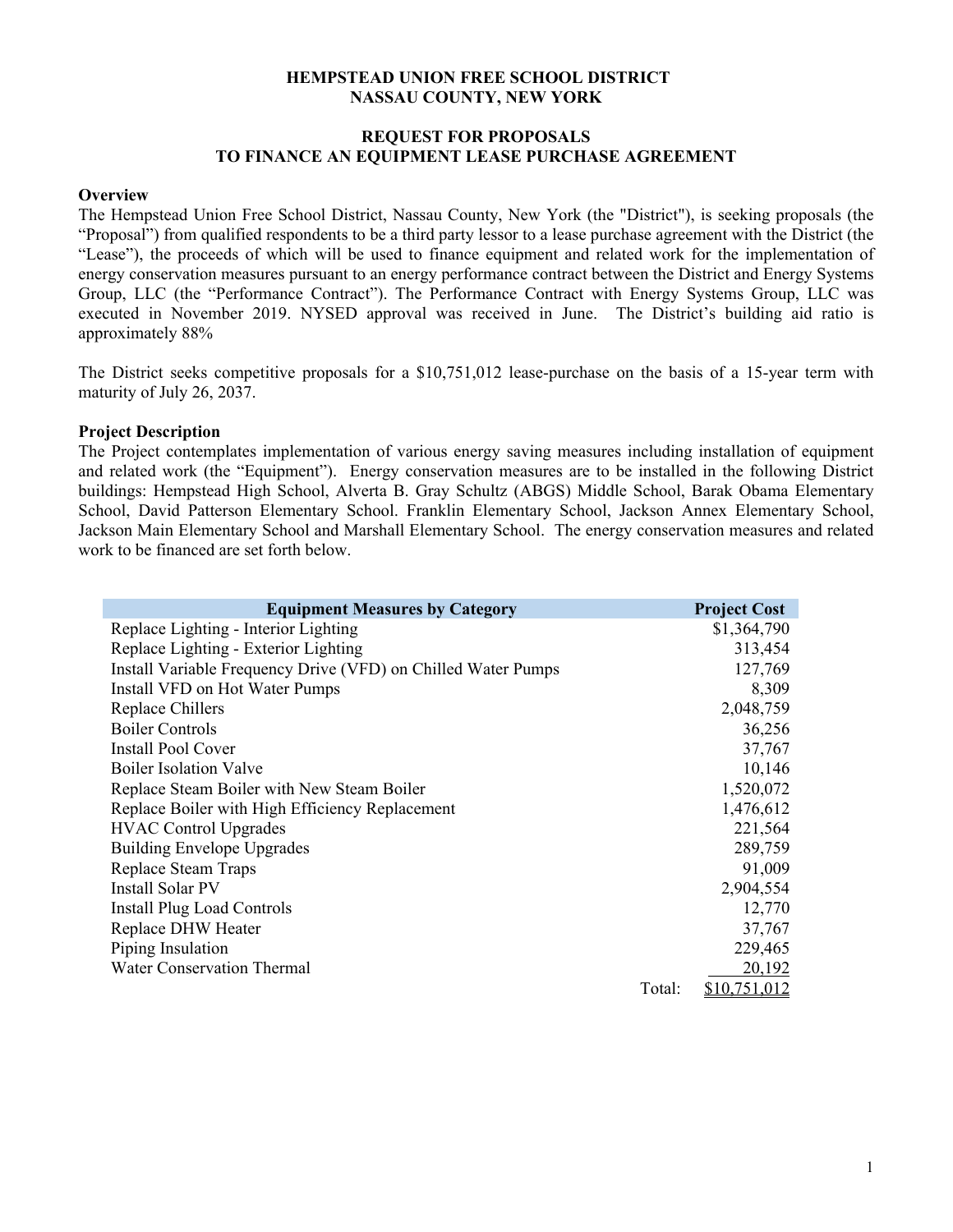# **Lease**

Any proposed Lease shall define the purpose and objective of the financing and the rights and obligations of each party to the financing. Further, the Lease will specify the applicable interest rate, as well as standard contractual terms and conditions. The form of the lease purchase agreement, and any related documents must be submitted with the proposal. Proposers must satisfy themselves that credit approval will be granted prior to submitting a proposal. All finance documents are subject to negotiation and modification by the District's counsel. All agreements and contractual conditions are required to conform with the laws of the State of New York, including but not limited to New York General Municipal Law, Local Finance Law, Education Law, Energy Law and the regulations of the New York State Education Department, the Commissioner of Education and the Office of the New York State Comptroller. The District's attorneys will review and approve all documents before consideration and/or approval by the Board of Education.

# *Lessor will be required to provide a form of standard lease purchase agreement and escrow agreement with proposal.*

# **Lease Assignment**

Assignment of the Lease and related documents by the successful proposer shall be subject to the prior, written consent of the District. The Lease must state that any assignment or transfer of the Lessor's interest shall not be effective until the District has received prior, written notice, signed by the Lessor, of the name, contact person, address, telephone number and tax identification number of the proposed assignee and the District has given its consent in writing. No assignment will be valid unless the Lessor has received the District's prior, written consent.

# **Amount**

The amount to be financed under the Lease is \$10,751,012. Lessor shall be responsible for all fees of Lessor including legal, issuance, origination, commitment and closing costs. The District shall not incur or absorb any fees of Lessor related to Lessor's proposal, negotiations, closing or other activities related to this RFP or the proposed transaction. In the event that a transaction does not close because of the successful proposer's failure to meet the terms of this RFP, the successful proposer shall be responsible for any and all costs incurred by the District in connection with the failed transaction and its negotiation.

# **Specifications**

Interest Rate The Lease Proposal must provide interest rate terms for a lease-purchase option to mature on July 26, 2037 and shall state the interest rates under any options at which the proposing firm will provide the District with financing under the Lease. The Proposal must also cite the index and margin used in establishing the interest rates cited.

Prepayment: The Proposal must state that District will have the right, at its option, to prepay the principal portion outstanding on the Lease, in whole or in part, at any time following 30 days written notice to the Lessor. The Proposal must disclose additional fees and terms, if any, that are required upon the execution of this prepayment right, in addition to interest payable. The Proposal must also disclose how such amounts are to be calculated in the event that the District exercises its right of partial or whole prepayment. The proposal shall include an option to prepay without penalty.

Lease Payments The District will make periodic payments to the Lessor under the Lease.The Lease shall separately state the principal and interest component of the periodic payments to be made thereunder. The total of these payments, which include both principal and interest components made by the District each year throughout the term of the Lease, shall result in substantially level or declining annual debt service (without taking into account projected State aid or annual energy savings). Debt service payments shall be detailed in an amortization schedule prepared by the proposer and provided to the District with its Proposal. For illustrative purposes, please assume a closing date of July 26, 2022 when developing an amortization schedule. Thereafter, debt service payments will be made semiannually in arrears on each July 26th and January 26th with the first debt service payment to be *interest only due on July 26, 2023 and the first principal and interest payment to be on January 26, 2024*. Thereafter, semi-annual lease payments will be both principal and interest. Lessor shall provide a statement and thirty days notification prior to each payment due date.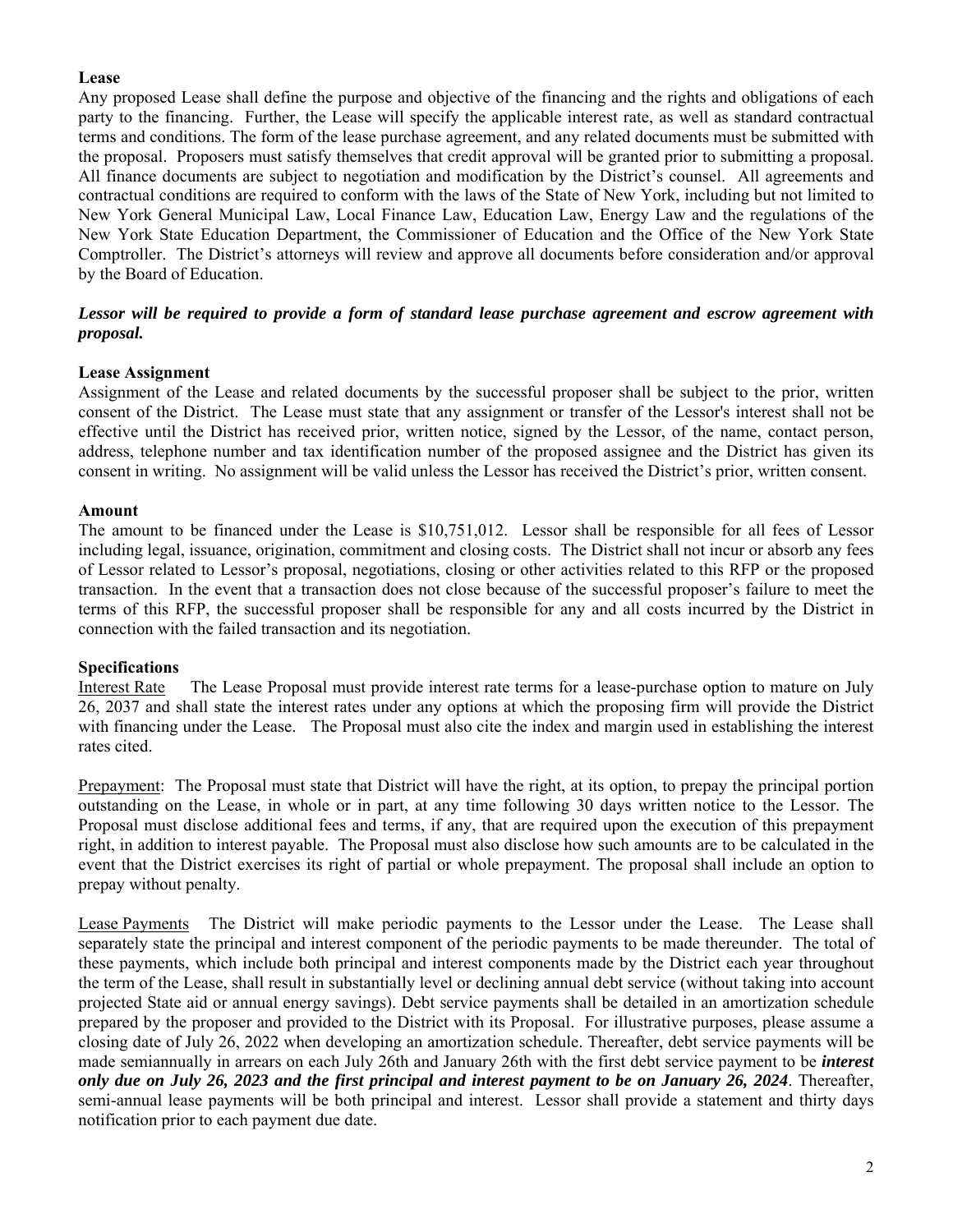The Proposal must state that the interest rate and other terms cited in the proposal will be *good through August 15, 2022.* The Lease shall not become effective until the delivery of funds.

Term The Lease-Purchase Agreement is scheduled to close no later than July 26, 2022 and mature on July 26, 2037.

Escrow Upon closing, it is anticipated that lease proceeds will be deposited in an escrow account to be utilized over the course of project construction (the "Project Fund"). The escrow provider must be a bank or trust company located and authorized to do business in New York State (the "Escrow Agent"). Investment and collateralization of the moneys in such fund will be solely at the direction of the District and must be in compliance with the New York State General Municipal Law Sections 10 and 11 as well as District investment policy. *A copy of the District's Investment Policy is attached to this RFP.* The Escrow Agent shall be an agent of the District. The Project Fund shall be free of any security interest of the Escrow Agent.

- 1. At the option of the District, the moneys in the Project Fund may be held uninvested in the Project Fund. If invested, the Escrow Agent shall invest amounts on deposit in the Project Fund solely at the written direction of an Authorized Officer of the District. All investments made shall be subject to the following conditions:
	- (a) Such obligations shall be payable or redeemable at the option of the owner within such times as the proceeds will be needed to meet expenditures for purposes for which the moneys were provided and, in the case of obligations purchased with the proceeds of bonds or notes, shall be payable or redeemable in any event, at the option of the owner, within two years of the date of purchase. Any obligation that provides for the adjustment of its interest rate on set dates shall be deemed to be payable or redeemable for purposes of this paragraph on the date on which the principal amount can be recovered through demand by the holder thereof.
	- (b) Such obligations, shall be registered or inscribed in the name of the District and shall be purchased through, delivered to and held in the custody of the Escrow Agent. Such obligations shall be purchased, sold or presented for redemption or payment by such Escrow Agent in obligations only in accordance with prior written authorization from an Authorized Officer. All such transactions shall be confirmed in writing to the District by the Escrow Agent.
- 2. All investments described above shall be made and ownership recorded in accordance with all applicable requirements of Section 10 and Section 11 of the General Municipal Law, including the required collateralization of escrow funds.
- 3. The Escrow Agent will expressly acknowledge that the Lessee is not authorized to invest in mutual funds registered with the Securities Act of 1933, as amended and operated in accordance with Rule 2a-7 of the Investment Company Act of 1940, as amended, including no-load money market mutual funds limited to investments in obligations of or guaranteed by the United States of America or in obligations guaranteed by agencies of the United States of America where the payment of principal and interest are guaranteed by the United States of America, or any similar mutual fund or other money market or liquid deposit investment vehicles.
- 4. Monies and investments in the Escrow Fund shall not be subject to levy, attachment or lien by or for the benefit of the Escrow Agent, or any creditor thereof.

Excess Proceeds In the event that there are excess proceeds available in the Project Fund at the end of the construction period, proceeds shall be transferred by the Escrow Agent to the Lessor and applied to the next succeeding lease payment and each lease payment thereafter until fully utilized. Such use of funds will not constitute lease prepayment and will not be subject to administrative fees or charges.

UCC Filing The District will not provide a legal description for each District property in connection with this financing. In the event the winning proposer requires this information for the purposes of making a fixture filing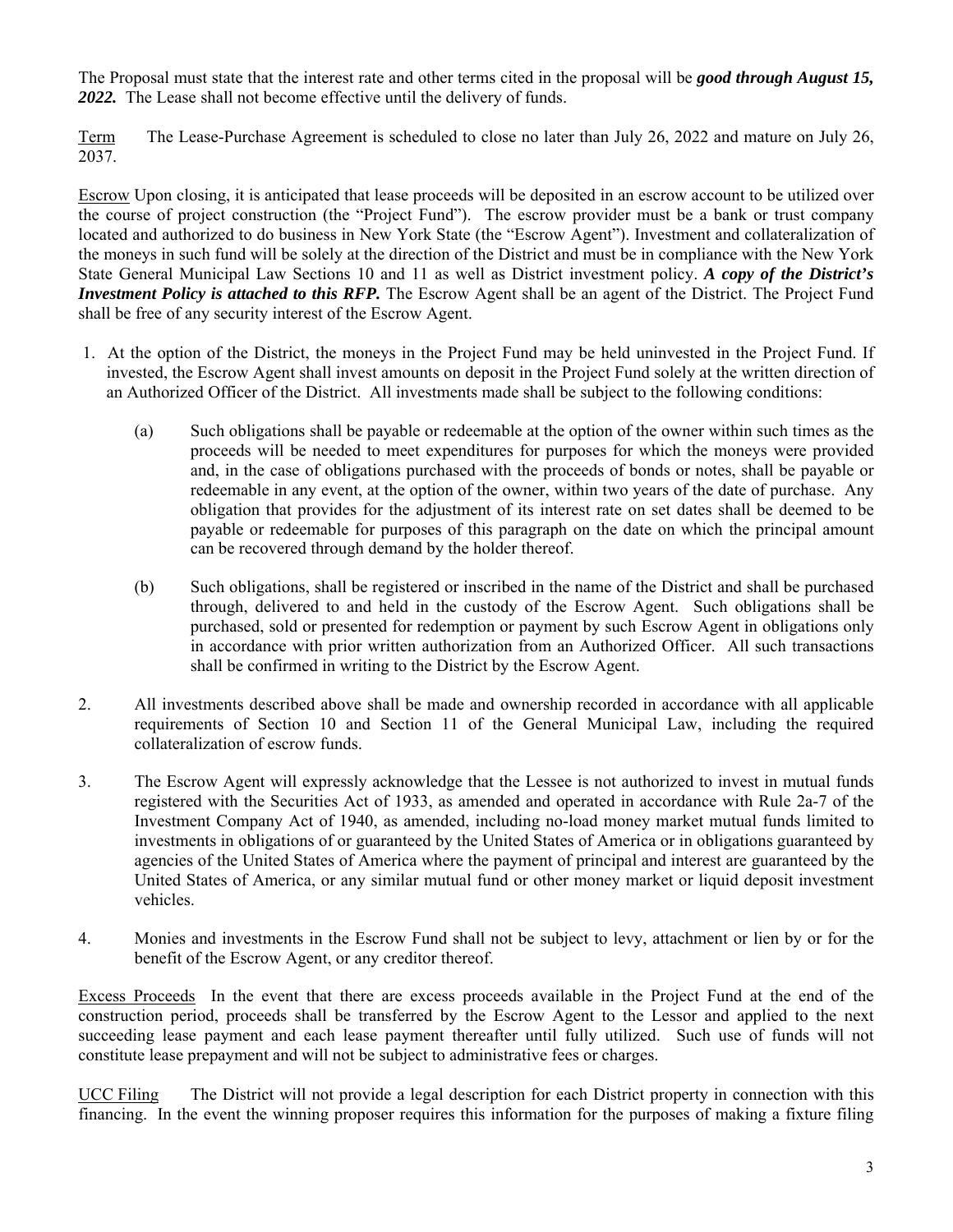pursuant to the applicable provisions of the Uniform Commercial Code, the winning proposer shall obtain such information at its own effort and expense.

Warranties All manufacturers' warranties, expressed or implied with respect to the Equipment acquired shall be assigned by the Lessor to the District.

Annual Appropriation The District's obligation to make lease payments is subject to appropriation each year by the Board of Education of the District.

Non-Funding/Executory Clause Pursuant to the General Municipal Law §109-b, and the Energy Law §9-103, the Lease-Purchase Agreement shall contain an executory clause which shall state that should payments not be appropriated by the District in any fiscal year; the District will not be obligated to pay the amounts due beyond the end of the last funded fiscal year and no liability on account thereof shall be incurred by the District beyond the amount of such monies. The financing contract is not a general obligation of the District. Neither the faith and credit nor the taxing powers of the District are pledged to the payment of any amount due or to become due under the financing contract. In the case of a failure to appropriate, the sole security under the Lease shall be the Equipment. Prior to the sale or seizure of such equipment, the District shall be provided adequate written notice, no less than ninety (90) days, to cure any default. Should such a sale or seizure take place there shall be no disruption to the District's operation to the extent possible. Any such sale or seizure must be conducted in conformity with all applicable law, including the New York Uniform Commercial Code.

Financing Documents Upon submission of the proposal and following notification of the award, the prospective Lessor must provide the District with a draft of its proposed financing documents, which will incorporate proposed terms and append sample documents provided with submission. Proposed financing documents and notification of credit approval for the transaction will be due no later than *June 29, 2022*. All financing documents are subject to modification by District counsel. Closing is subject to successful negotiation and approval of all documents by counsel to the District. The District reserves the right to rescind any award due to failure of successful negotiation of the parties to agree to the terms and conditions thereof and to recover its costs in connection therewith. Closing is subject to final approval by the District Board of Education by resolution. Unless otherwise provided by a duly adopted Resolution of the Board of Education, the prospective Lessor is advised that the President of the Board of Education is the sole authorized representative of the District for the purpose of signing financing documents.

Lease Termination Upon termination of a Lease through exercise of Lessee's option to prepay or through payment by Lessee of all Rental Payments and other amounts due with respect to such particular Equipment, Lessor's security interest in such Equipment shall terminate, and Lessor shall execute and deliver to Lessee such documents as Lessee may reasonably request to evidence the termination of Lessor's security interest in such Equipment.

Tax Status The Lease shall qualify as a tax-exempt lease financing, that is, the interest component of the Lease will be exempt from Federal, New York State and, where applicable, New York City taxation. The Lease-Purchase Agreement will **not** be designated as "bank qualified" pursuant to Section 265(b)(3) of the Internal Revenue Code. The District will not defend or hold the Lessor harmless from any adverse changes in the tax status of the transaction, after tax yield or cash flows resulting from changes in the Federal or State tax codes or regulations.

Credit Rating S&P Global Ratings currently maintains a "A-" rating with stable outlook on the District's outstanding general obligation debt. The District will not seek a rating for the Lease.

Binding Authority Each Proposal must be signed by an individual who is legally authorized to contractually bind the proposing firm.

Purchase Price and Certificate The Lessor must submit to the District a certificate (the "Issue Price Certificate"), satisfactory to Bond Counsel, prior to the delivery of the Agreement, assuming the Lessor does not reoffer the Agreement to the general public, which states that the Lessor has purchased the Agreement for its own account and not with a view to distribution or resale and not in the capacity of a bond house, broker or other intermediary, and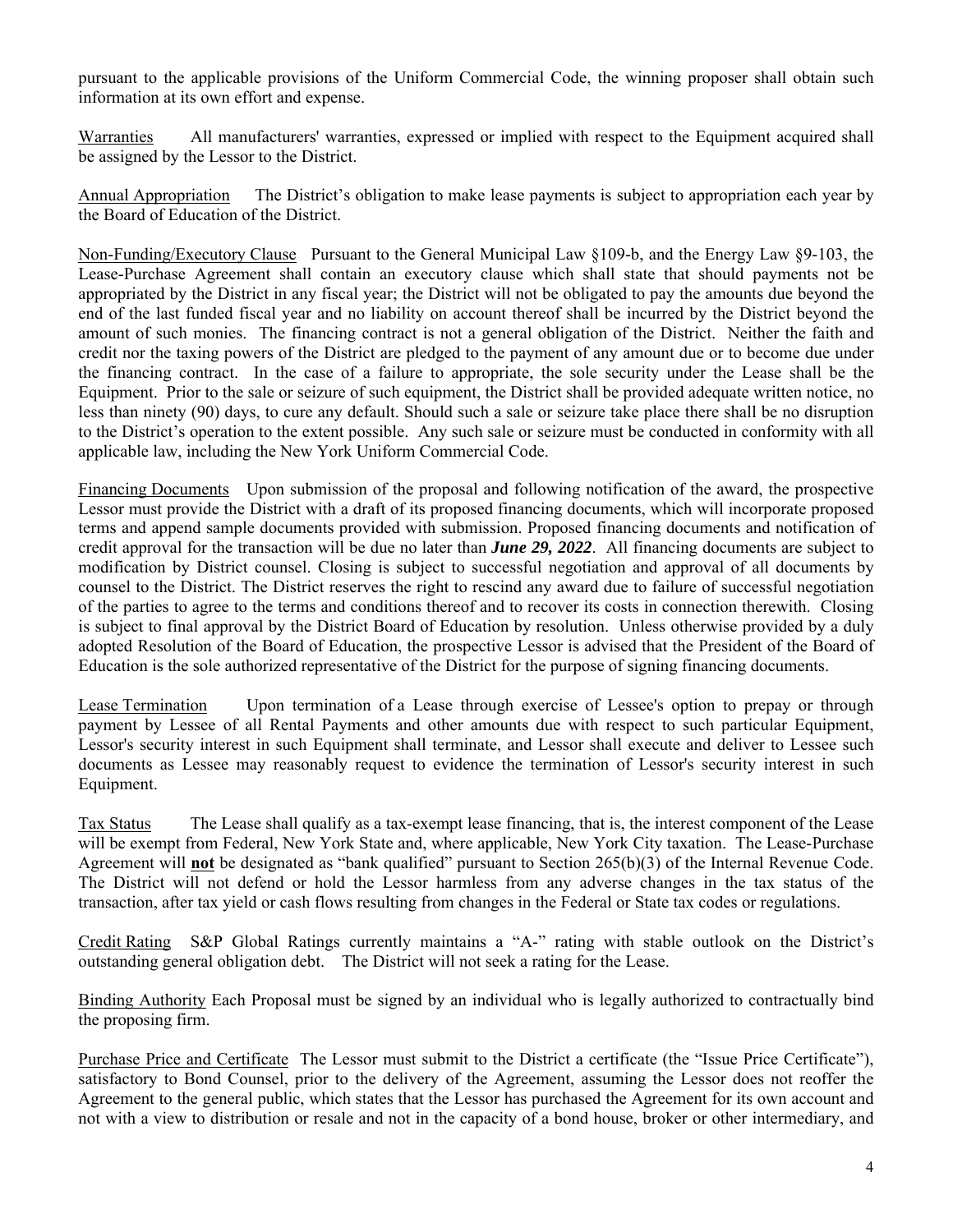the price or prices at which such purchase was made, in such form and including such additional information as the District and Bond Counsel shall reasonably require.

Financial Information Links to select credit and project information may be found as follows:

- $\triangleright$  Link to Energy Performance Contract and Amendments between the District and Energy Systems Group, LLC dated November 2019: http://www.capmark.org/RFPs.html
- Link to the District's \$18.7 million Bond Anticipation Notes-2022A: https://emma.msrb.org/P21590783.pdf
- Link to 2022-2023 Budget Information: https://www.hempsteadschools.org/Page/4412
- Link to FYE 6/30/2021 Audit: https://emma.msrb.org/P21581146.pdf
- Link to FYE 6/30/2020 Audit: https://emma.msrb.org/P11526727.pdf
- Link to FYE 6/30/2019 Audit: https://emma.msrb.org/ER1403663.pdf

# **Evaluation Process**

During the evaluation process, the District reserves the right, where it may serve the District's best interest, to request additional information or clarifications from proposers, or to allow corrections of error or omissions.

### **Amendments to RFP**

Any verbal information obtained from or statements made by the representative of the District or its designee at the time of examination of the documents or site shall not be construed as, in any way, amending RFP documents or binding upon the District. Only such corrections or addenda that are issued in writing to all proposers shall become a part of the RFP. Any addendum issued during RFP process shall be included in the RFP response and become a part of any subsequent contract agreement.

# **Legal Requirements**

The Lease is required to conform to the laws of the State of New York, including, but not limited to, General Municipal Law, Local Finance Law, Education Law, Energy Law and regulations promulgated by the Commissioner of Education and the Office of the State Comptroller.

### **Submission Requirements**

In addition to submitting a completed **Proposal Response Form** as attached hereto, each proposing firm must include:

- 1. Examples of its prior experience with three (3) similar size lease financings for school districts in New York State;
- 2. Three references from jurisdictions that your firm has provided lease financing to in the past year in New York State; and
- 3. Any other information that would favor the use of your financial institution by the District.

Proposals are due by **11:00 a.m. on Wednesday, June 22, 2022** by e-mail to:

| Mr. Keith Halop                      | Ms. Diana Castañeda      |
|--------------------------------------|--------------------------|
| Purchasing Agent                     | Vice President           |
| Hempstead Union Free School District | Capital Markets Advisors |
| Tel: (516) 434-4066                  | Tel: 516-274-4504        |
| khalop@hempsteadschools.org          | dcastaneda@capmark.org   |

Questions regarding this RFP may be directed to Diana Castañeda.

# **Basis of Award**

The District reserves the right, in its sole discretion, to reject any and all proposals, or any part thereof, received in response to this Request for Proposals, to re-solicit for new proposals, to waive formalities, to request additional information from any proposer, and to award and negotiate the terms of the contract with any proposer. The District intends to select the firm whose proposal is most advantageous to the District and meets the District's needs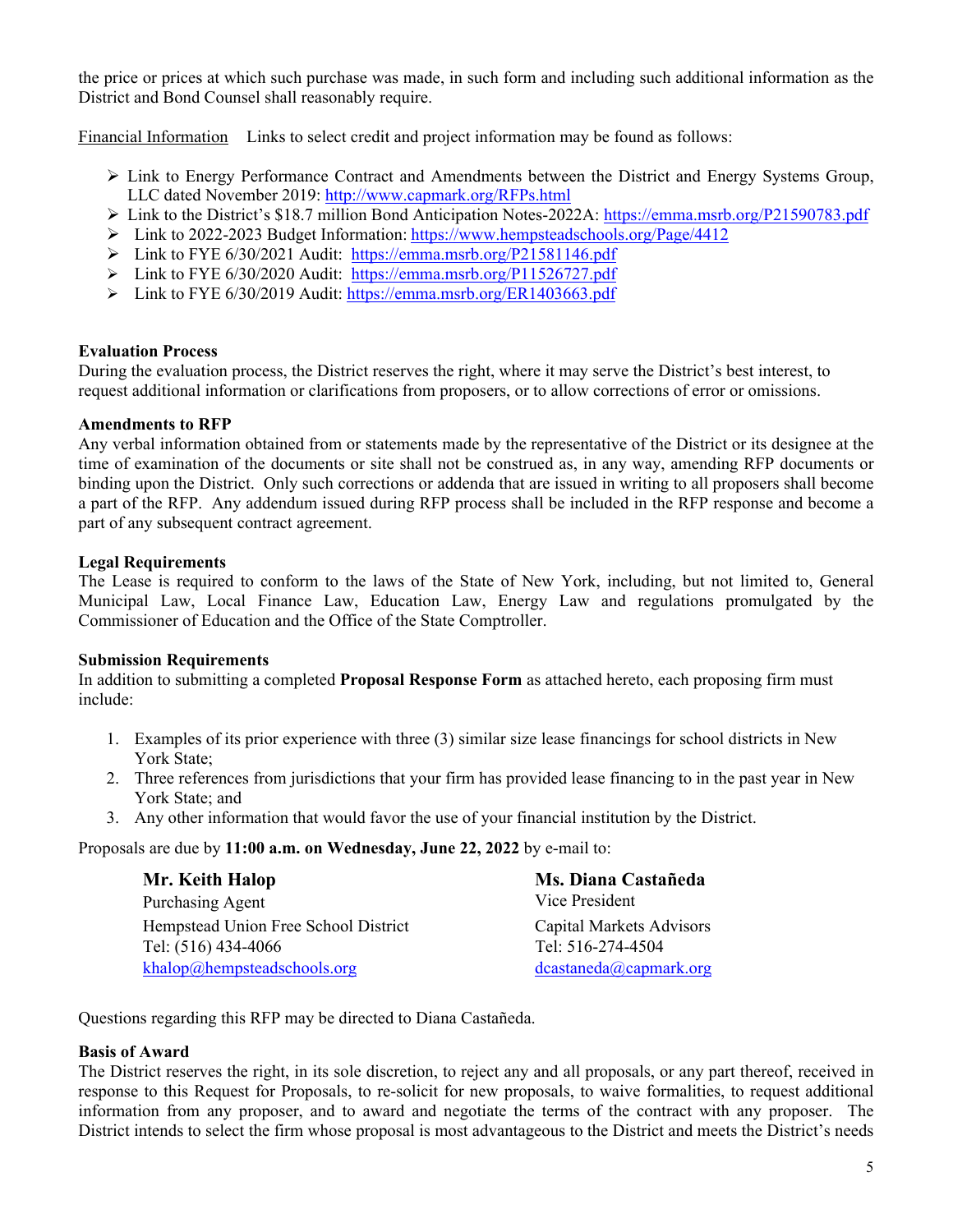for this lease-purchase agreement, and not necessarily the firm with the lowest cost proposal. In determining which proposal is most advantageous and in the District's best interests, the District will evaluate, among other things, the overall financing cost (inclusive of any interest and fees) to the District, optional redemption provisions, responsiveness of each proposal to the terms of this RFP and applicable law, the terms and conditions of the proposed agreement, experience and reputation of the proposer in the State of New York. The District will not have any liability to any proposer for any costs or expenses incurred in connection with your response to the request for proposals.

All proposals shall be signed by an individual legally authorized to bind the proposing firm and the signer's name shall also be typed or printed to or under the signature together with his/her title or designation.

Following receipt of the completed proposals, tentative notification will be made to the prospective Lessor whose response best meets the District's needs and otherwise appears to meet the basis for award. It is expected that a formal award will be made by the Board of Education at a meeting date to be determined in late July or early August, subject to and contingent upon final review of the Lease Purchase Agreement and all financing documents by the District's legal counsels. Note that the prospective Lessor must provide the District with a draft of its proposed financing documents, together with notification of credit approval in order for District officials to accept and grant final approval.

### **Tax Opinion**

The successful proposer will be furnished without cost with the opinion as to tax exemption of the law firm of Hawkins Delafield & Wood LLP ("Bond Counsel"). The opinion of Bond Counsel shall contain statements to the effect that, in the opinion of said law firm, under existing statutes and court decision and assuming continuing compliance with certain tax certifications described in the Tax Certificate of the District, (i) the portion of the rental payment designated as and constituting interest paid by District and received by successful proposer during the term of the lease is excluded from successful proposer's gross income for federal income tax purposes under Section 103 of the Code; and (ii) such interest component is not treated as a preference item in calculating the alternative minimum tax imposed on individuals and corporations under the Code. The Tax Certificate of the District, which will be delivered concurrently with the delivery of the lease will contain provisions and procedures relating to compliance with applicable requirements of the Code.

### **Opinion of School Attorney**

At closing, the District shall furnish a validity opinion of Guercio & Guercio, LLP ("School Attorney"), dated the closing date, including a statement to the effect that there is no controversy or litigation of any nature pending or threatened to restrain or enjoin the execution or delivery of the installment financing agreement.

### **Summary of Estimated Dates**

| RFP sent to providers:                | June 16, 2022                 |
|---------------------------------------|-------------------------------|
| Proposal and Response Form Due:       | June 22, 2022 (by 11:00 a.m.) |
| Selected Lessor Tentatively Approved: | June 22, 2022*                |
| Credit Approval Completed:            | June 29, 2022                 |
| Draft Documents Delivered:            | June 29, 2022                 |
| <b>District Board Meeting Date:</b>   | July 6, 2022                  |
| Closing of Lease:                     | July 26, 2022                 |
|                                       |                               |

\*Subject to formal award by Trustees of the Board of Education. The District reserves the right to modify these dates.

Thank you for your interest in the Hempstead Schools.

### **END OF RFP**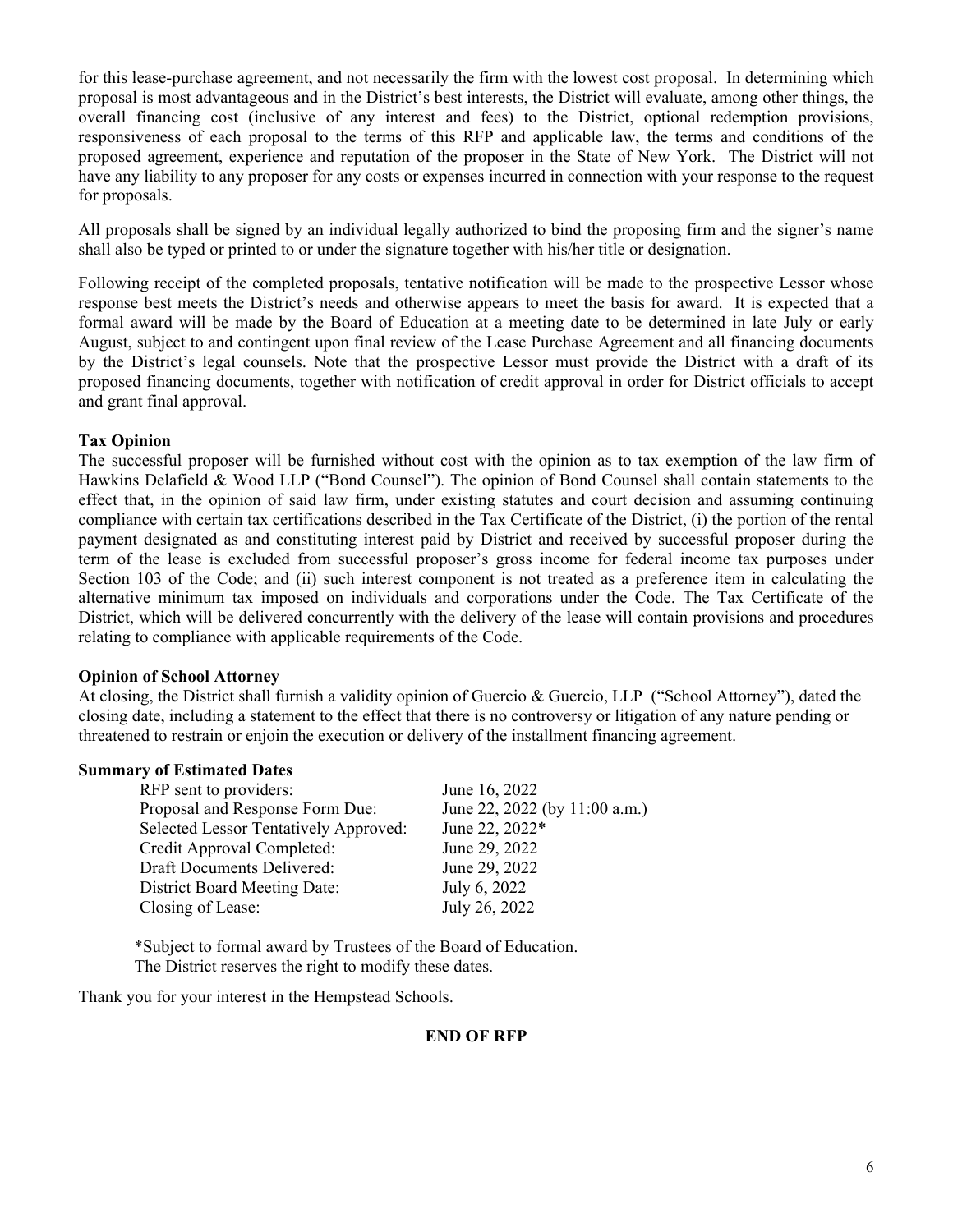#### **PROPOSAL RESPONSE FORM**

June 22, 2022

Ladies and Gentlemen:

In response to Hempstead Union Free School District's (the "District") Request for Proposals ("RFP"), the undersigned, an authorized representative of  $\blacksquare$ said firm to enter into a Lease-Purchase Agreement to provide the required refinancing of the project cost including equipment provided to the District by Energy Systems Group, LLC under an Energy Performance Contract. We understand that this Lease-Purchase Agreement is subject to the approval of the District's Board of Education. The submission of this Response Form indicates that we have read the District's RFP and are fully informed as to the extent and character of this request and we can satisfactorily comply with all specifications of the RFP.

We understand the District will repay our loan in periodic installments, including interest and all financing costs. We understand the lease-purchase shall be funded following the approval of the District's Board of Education.

Our proposal, the terms of which are good through and including *August 15, 2022*, is as follows:

| The principal amount of the lease will be:                                                                                                                                                                                                                                                          | \$10,751,012                                                                                                         |  |  |
|-----------------------------------------------------------------------------------------------------------------------------------------------------------------------------------------------------------------------------------------------------------------------------------------------------|----------------------------------------------------------------------------------------------------------------------|--|--|
| Lease Maturity will be:                                                                                                                                                                                                                                                                             | July 26, 2037                                                                                                        |  |  |
| The interest rate on this loan will be:                                                                                                                                                                                                                                                             | $\frac{0}{10}$                                                                                                       |  |  |
| The index used to establish this interest rate is:<br><u> 1989 - Johann Barn, amerikansk politiker (d. 1989)</u>                                                                                                                                                                                    |                                                                                                                      |  |  |
| Prepayment Terms:                                                                                                                                                                                                                                                                                   | <u> 2000 - Jan James James James James James James James James James James James James James James James James J</u> |  |  |
| Lease payments will be payable on:<br><u> 1989 - Jan James James James James James James James James James James James James James James James James J</u><br>Other required fees, if any (please explain): \$<br>,我们也不能在这里的时候,我们也不能在这里的时候,我们也不能会在这里的时候,我们也不能会在这里的时候,我们也不能会在这里的时候,我们也不能会在这里的时候,我们也不 |                                                                                                                      |  |  |
|                                                                                                                                                                                                                                                                                                     |                                                                                                                      |  |  |
| Contact:                                                                                                                                                                                                                                                                                            |                                                                                                                      |  |  |
| Address:                                                                                                                                                                                                                                                                                            |                                                                                                                      |  |  |
|                                                                                                                                                                                                                                                                                                     |                                                                                                                      |  |  |
| Tel.:<br><u> 1989 - Johann Stoff, amerikansk politiker (* 1908)</u>                                                                                                                                                                                                                                 |                                                                                                                      |  |  |
| E-mail:                                                                                                                                                                                                                                                                                             |                                                                                                                      |  |  |

*Proposer Attachments: Sample Lease and Escrow Documents*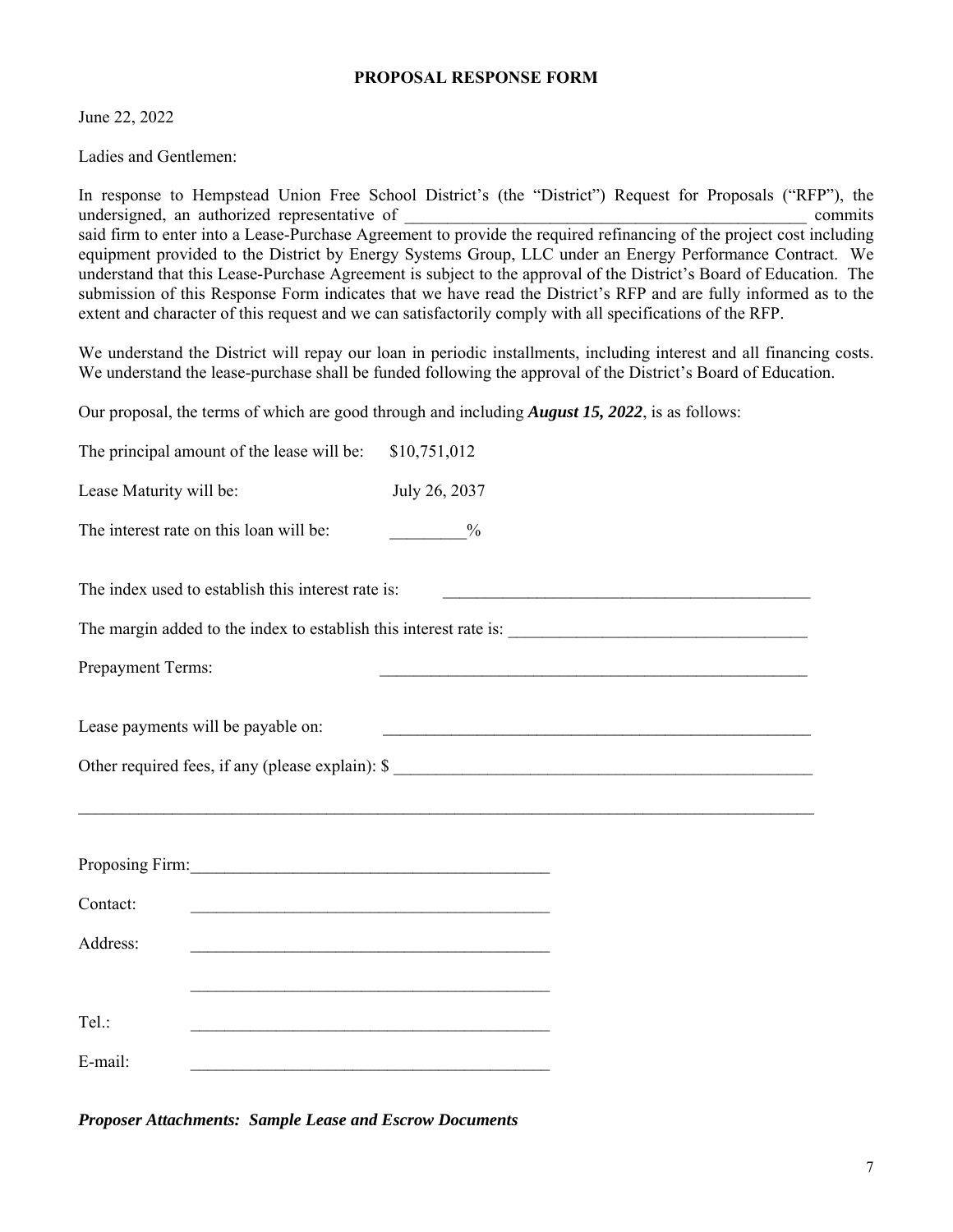# **6240-R INVESTMENTS REGULATION**

# **Authorized Investments**

A. The Treasurer is authorized to invest all available district funds, including proceeds of obligations and Reserve Funds, in the following types of investment instruments:

Savings Accounts or Money Market Accounts of designated banks;

Certificates of Deposit issued by a bank or trust company located in and authorized to do business in New York State;

Demand Deposit Accounts in a bank or trust company located in and authorized to do business in New York State; Obligations of New York State; Obligations of the United States Government (U.S. Treasury Bills and Notes);

Repurchase Agreements involving the purchase and sale of direct obligations of the United States;

B. All funds except Reserve Funds may be invested in Revenue Anticipation Notes or Tax Anticipation Notes of other school districts and municipalities, with the approval of the State Comptroller.

C. Only Reserve Funds established by section 6-d, 6-j, 6-l, 6-m and 6-n of the General Municipal Law may be invested in obligations of the school district.

# **Direct or Cooperative Investments**

Investments may be made either directly from an authorized trading partner, or by participation in a cooperative investment agreement.

- A. Cooperative investment agreements may be made with certain municipal corporations: any New York State county (outside of New York City), city, town, village, BOCES, fire district, or school district, pursuant to General Municipal Law Article 5-G.
- B. Cooperative investment agreements, pursuant to General Municipal Law Article 3-A, must address: the governing board of the cooperative, lead participant, proportional interest, the cooperative's investment policy; contributions and distributions, apportionment of administrative expenses and costs, methodology to determine participants' interest, determination of market value at least monthly, portfolio interest rate testing at least monthly, irrevocable letter of credit, professional services, contribution confirmations, monthly statements, notification of distribution deferrals or unanticipated losses or material adverse events, annual independent audit, annual information statements, annual investment reports, and governing board rating disclosure.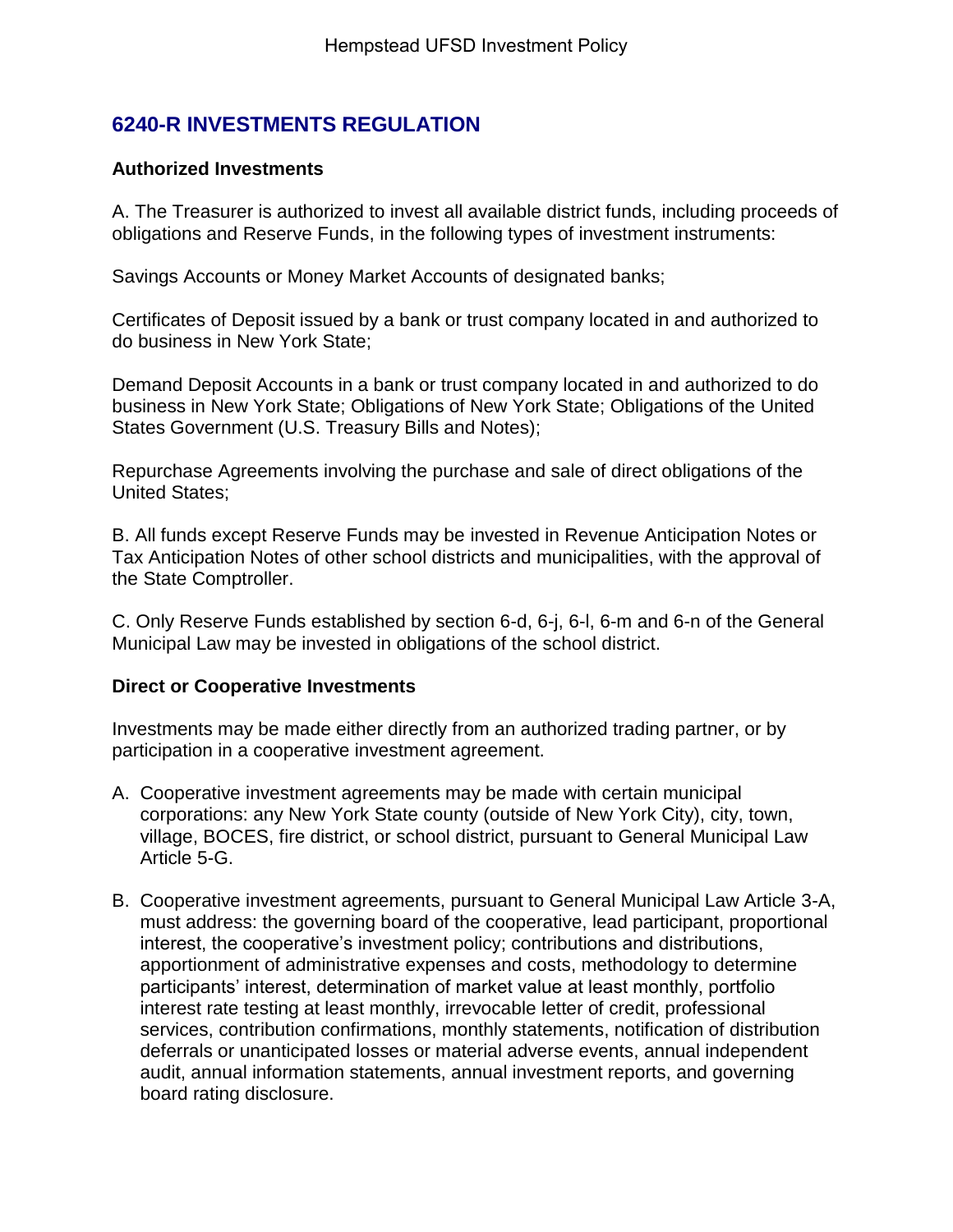All investments made pursuant to this investment policy will comply with the following conditions:

# **Conditions**

A. Safekeeping and Collateralization

1. Savings accounts, money market accounts, time deposit accounts and certificates of deposit will be fully secured by insurance of the Federal Deposit Insurance Corporation or by obligations of New York State, the United States, New York State school districts and federal agencies whose principal and interest are guaranteed by the United States. The market value of collateral will at all times exceed the principal amount of the certificate of deposit. Collateral will be monitored no less frequently than on a weekly basis.

2. Collateral will not be required with respect to the direct purchase of obligations of New York State, the United States and federal agencies, the principal and interest of which are guaranteed by the United States Government.

3. Except as provided above and consistent with New York State General Municipal Law Section 10, all deposits in excess of the amount insured under the provisions of the Federal Deposit Insurance Act shall be secured by a pledge of eligible securities having in the aggregate a market value at least equal to the aggregate amount of public deposits, or a pledge of a pro rata portion of a pool of eligible securities having in the aggregate a market value at least equal to the aggregate amount of public deposits at such bank or trust company, together with a security agreement from the bank or trust company. For the purposes of this policy eligible securities shall be:

- a. Obligations issued by the United States of America, an agency thereof or a United States government sponsored corporation or obligations fully insured or guaranteed as to the payment of principal and interest by the United States of America, an agency thereof or a United States government sponsored corporation.
- b. Obligations issued or fully guaranteed by the International Bank for Reconstruction and Development, the Inter-American Development Bank, the Asian Development Bank, and the African Development Bank.
- c. Obligations partially insured or guaranteed by any agency of the United States of America, at a proportion of the market value of the obligation that represents the amount of the insurance or guaranty.
- d. Obligations issued or fully insured or guaranteed by this state, obligations issued by a municipal corporation, school district or district corporation of this state or obligations of any public benefit corporation which under a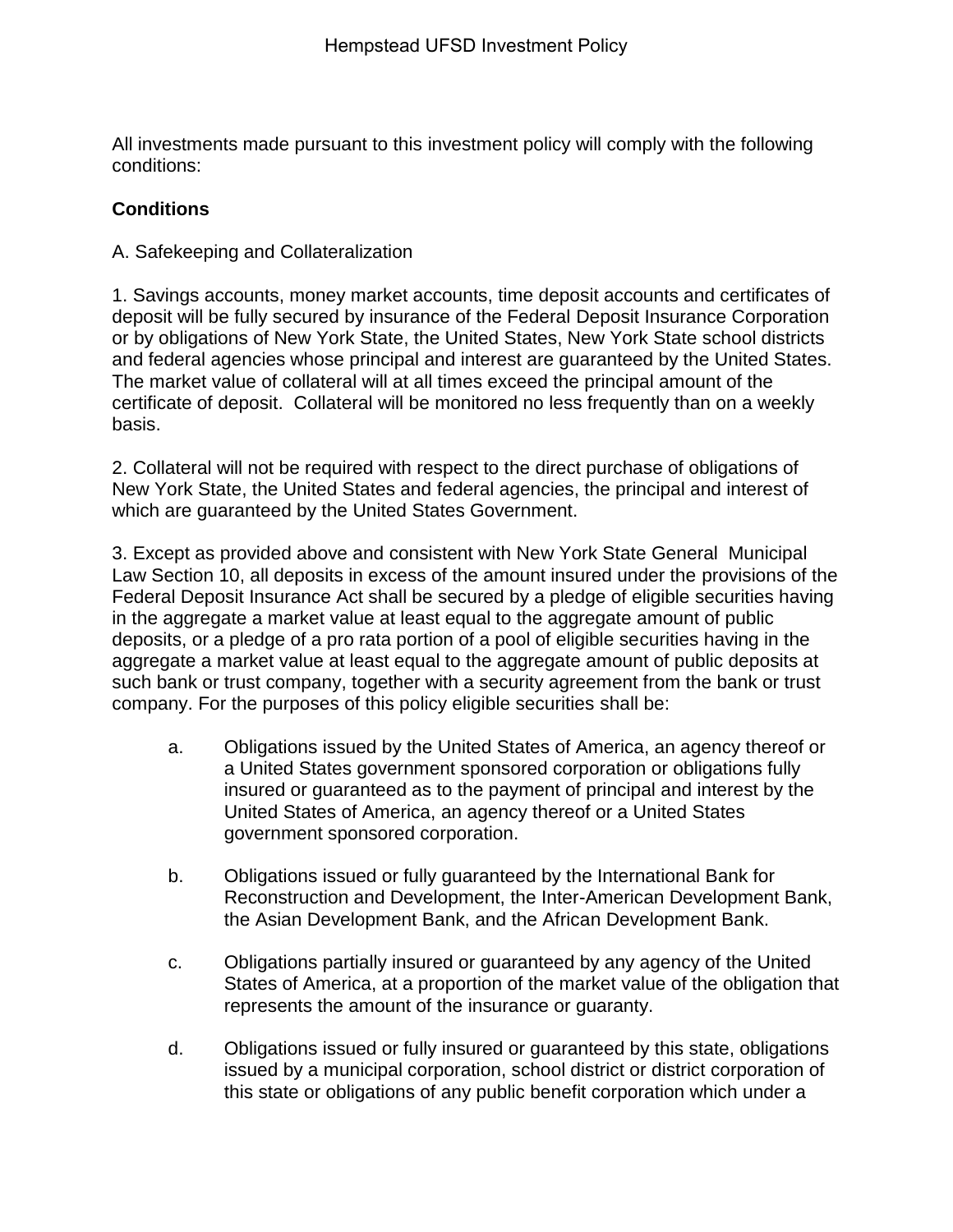specific state statute may be accepted as security for deposit of public moneys.

- e. Obligations issued by states (other than this state) of the United States rated in one of the three highest rating categories by at least one nationally recognized statistical rating organization.
- f. Obligations of Puerto Rico rated in one of the three highest rating categories by at least one nationally recognized statistical rating organization.
- g. Obligations of counties, cities and other governmental entities of another state having the power to levy taxes that are backed by the full faith and credit of such governmental entity and rated in one of the three highest rating categories by at least one nationally recognized statistical rating organization.
- i. Any mortgage related securities, as defined in the Securities Exchange Act of 1934, as amended, which may be purchased by banks under the limitations established by federal bank regulatory agencies.
- j. Commercial paper and bankers' acceptances issued by a bank (other than the bank with which the money is being deposited or invested) rated in the highest short-term category by at least one nationally recognized statistical rating organization and having maturities of not longer than sixty days from the date they are pledged.
- k. Zero-coupon obligations of the United States government marketed as "Treasury STRIPS".

4. Eligible securities used for collateralizing deposits shall be held by a third party bank or trust company subject to security and custodial agreements. The security agreement shall provide that eligible securities are being pledged to secure local government deposits together with agreed upon interest, if any, and any costs or expenses arising out of the collection of such deposits upon default. It shall also provide the conditions under which the securities may be sold, presented for payment, substituted or released and the events which will enable the district to exercise its rights against the pledged securities. In the event that the securities are not registered or inscribed in the name of the district, such securities shall be delivered in a form suitable for transfer or with an assignment in blank to the Hempstead Union Free School District or its custodial bank.

The custodial agreement shall provide that securities held by the bank or trust company, as agent of and custodian for, the district, will be kept separate and apart from the general assets of the custodial bank or trust company and will not, in any circumstances, be commingled with or become part of the backing for any other deposit or other liabilities. The agreement should also describe that the custodian shall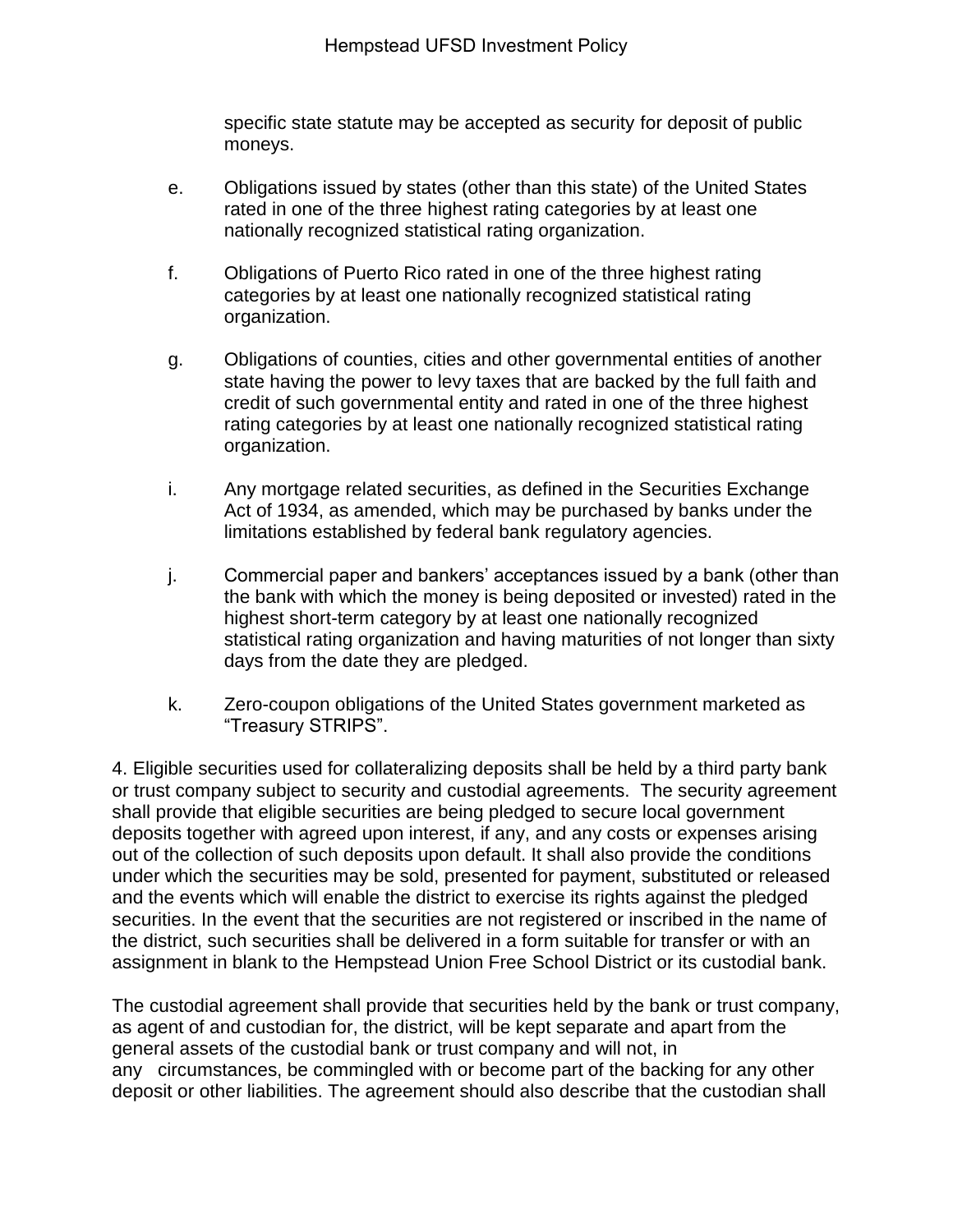confirm the receipt, substitution or release of the securities. The agreement shall provide for the frequency or reevaluation of eligible securities and for the substitution of securities when a change in the rating of a security may cause ineligibility. Such agreement shall include all provisions necessary to provide the local government a perfected interest in the securities

# B. Delivery of Securities

1. Payment of funds may only be made upon receipt of collateral or other acceptable form of security, or upon the delivery of government obligations whether such obligations are purchased outright, or pursuant to a repurchase agreement. Written confirmation of delivery shall be obtained from the custodial bank.

2. Every Repurchase Agreement will make payment to the seller contingent upon the sellers delivery of obligations of the United States to the Custodial Bank designated by the school district, which shall not be the repurchaser, or in the case of a book-entry transaction, when the obligations of the United States are credited to the Custodians Federal Reserve account. The seller will not be entitled to substitute securities. Repurchase agreements shall be for periods of 30 days or less. The Custodial Bank shall confirm all transactions in writing to insure that the school districts ownership of the securities is properly reflected in the records of the Custodial Bank.

# C. Written Contracts

1. Written contracts are required for certificates of deposit and custodial undertakings and Repurchase Agreements. With respect to the purchase of direct obligations of U.S., New York State, or other governmental entities in which monies may be invested, the interests of the school district will be adequately protected by conditioning payment on the physical delivery of purchased securities to the school district or custodian, or in the case of book-entry transactions, on the crediting of purchased securities to the Custodians Federal Reserve System account. All purchases will be confirmed promptly in writing to the school district.

2. The following written contracts are required:

a. Written agreements will be required for the purchase of all certificates of deposit.

b. A written contract will be required with the Custodial Bank(s).

c. Written contracts shall be required for all Repurchase Agreements. Only credit-worthy banks and primary reporting dealers shall be qualified to enter into a Repurchase Agreement with the school district.

The written contract will stipulate that only obligations of the United States may be purchased and that the school district shall make payment upon delivery of the securities or the appropriate book-entry of the purchased securities. No specific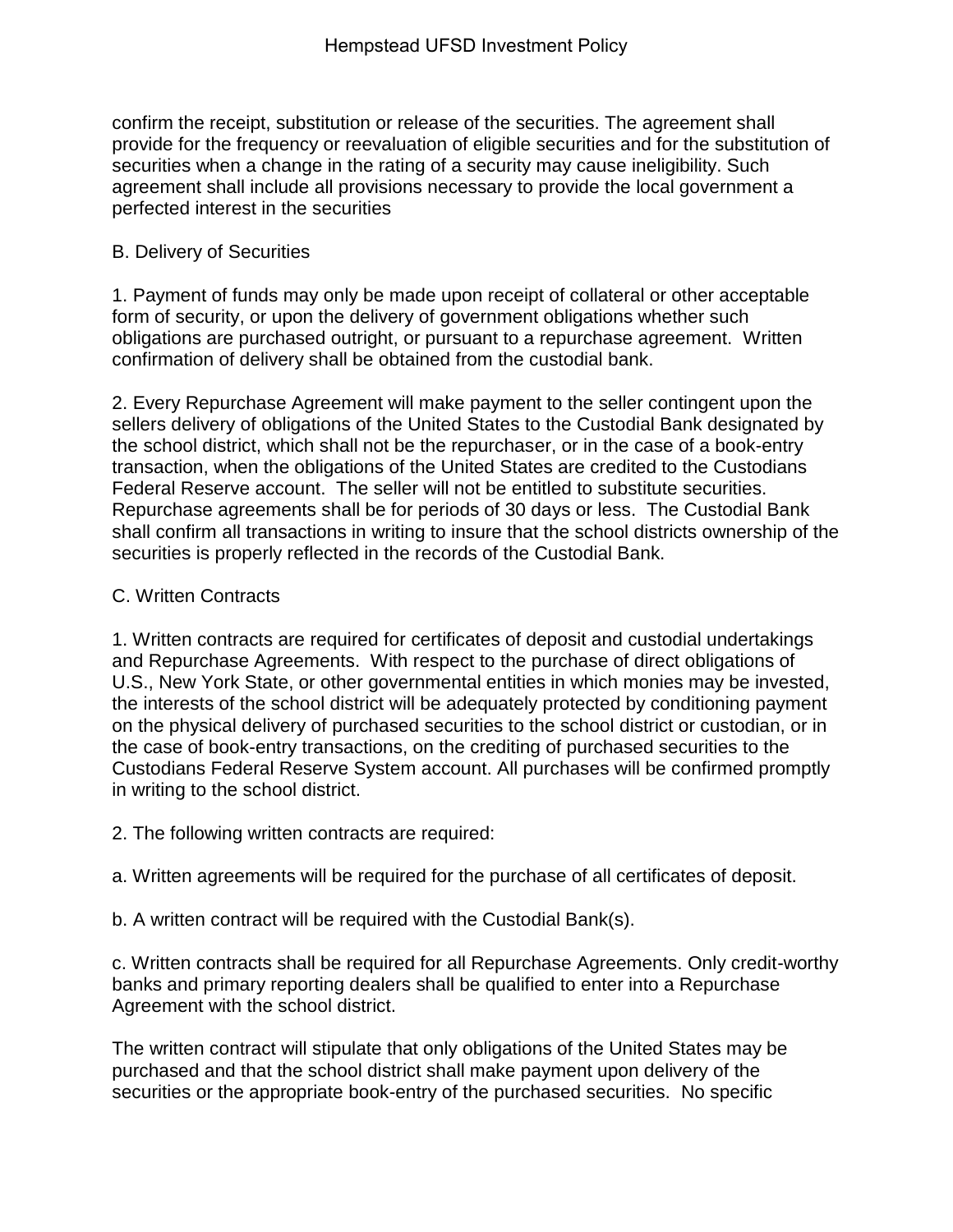repurchase agreement will be entered into unless a master repurchase agreement has been executed between the school district and the trading partners. While the term of the master repurchase agreement may be for a reasonable length of time, a specific repurchase agreement will not exceed thirty (30) days.

D. Designation of Custodial Bank

1. The Board will designate a commercial bank or trust company authorized to do business in the State of New York to act as Custodial Bank of the school districts investments. However, securities may not be purchased through a Repurchase Agreement with the Custodial Bank.

2. When purchasing eligible securities, the seller will be required to transfer the securities to the districts Custodial Bank.

E. Selection of Financial Institutions

1. The Treasurer will periodically monitor, to the extent practical but not less than annually, the financial strength, credit-worthiness, experience, size and any other criteria of importance to the district, of all institutions and trading partners through which the districts investments are made.

2. Investments in time deposits and certificates of deposit are to be made only with commercial banks or trust companies, as permitted by law.

F. Operations, Audit, and Reporting

1. The Treasurer or designee will authorize the purchase and sale of all securities and execute contracts for investments and deposits on behalf of the school district. Oral directions concerning the purchase or sale of securities will be confirmed in writing. The school district will pay for purchased securities upon the simultaneous delivery or bookentry thereof.

2. The school district will encourage the purchase and sale of securities through a competitive process involving telephone solicitation for at least three quotations.

3. The independent auditors will audit the investment proceeds of the school district for compliance with the provisions of this Investment Regulation.

4. Monthly investment reports will be furnished to the Board of Education.

Ref:

[Education Law 1604-a;](http://redirector.microscribepub.com/?loc=ny&cat=code&id=EDN&spec=1604-a) [1723-a;](http://redirector.microscribepub.com/?loc=ny&cat=code&id=EDN&spec=1723-a) [3651;](http://redirector.microscribepub.com/?loc=ny&cat=code&id=EDN&spec=3651) [3652](http://redirector.microscribepub.com/?loc=ny&cat=code&id=EDN&spec=3652)

[Local Finance Law 165.00](http://redirector.microscribepub.com/?loc=ny&cat=code&id=LFN&spec=165.00)